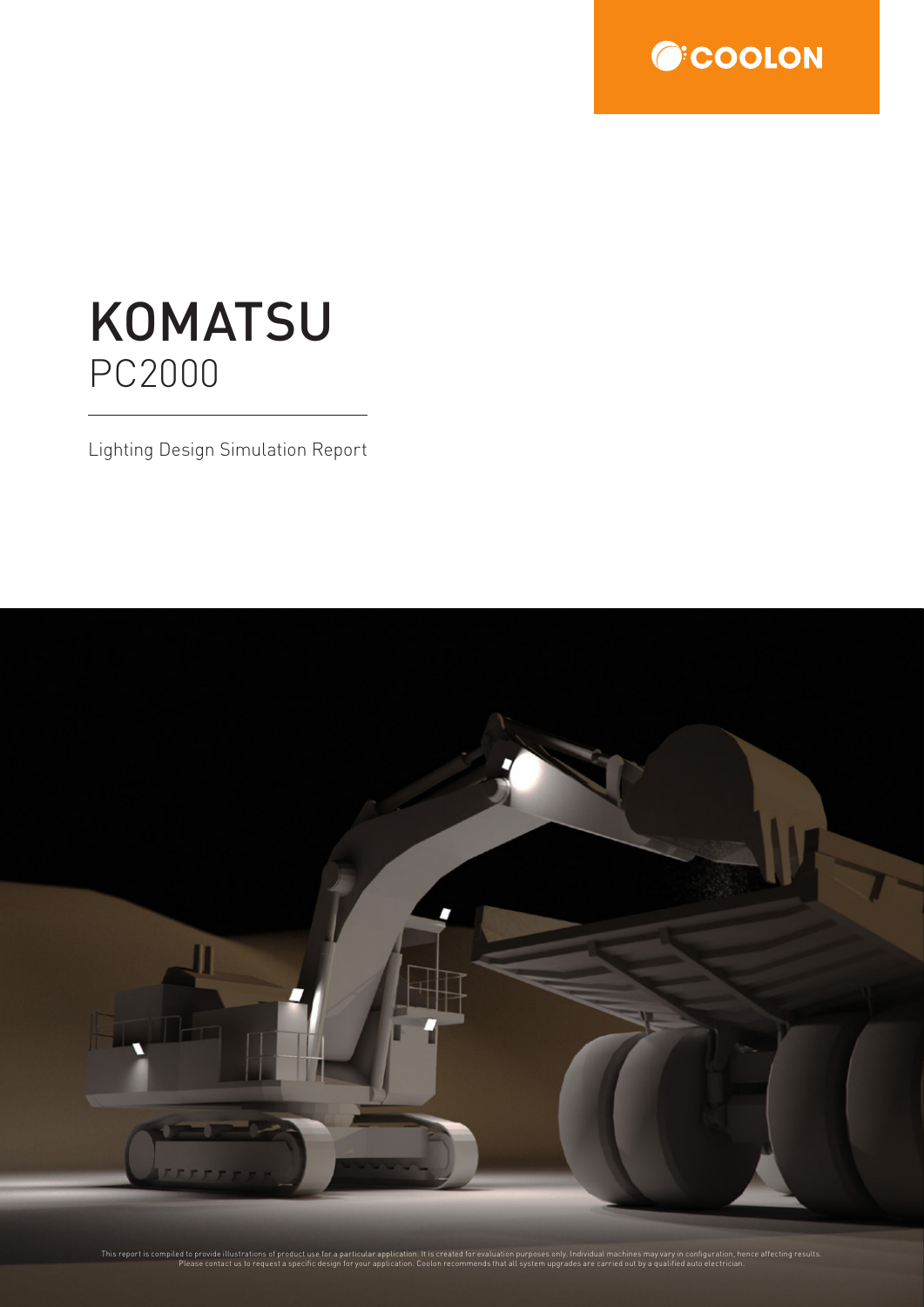

### SIMULATION

KOMATSU PC2000 OPTION A



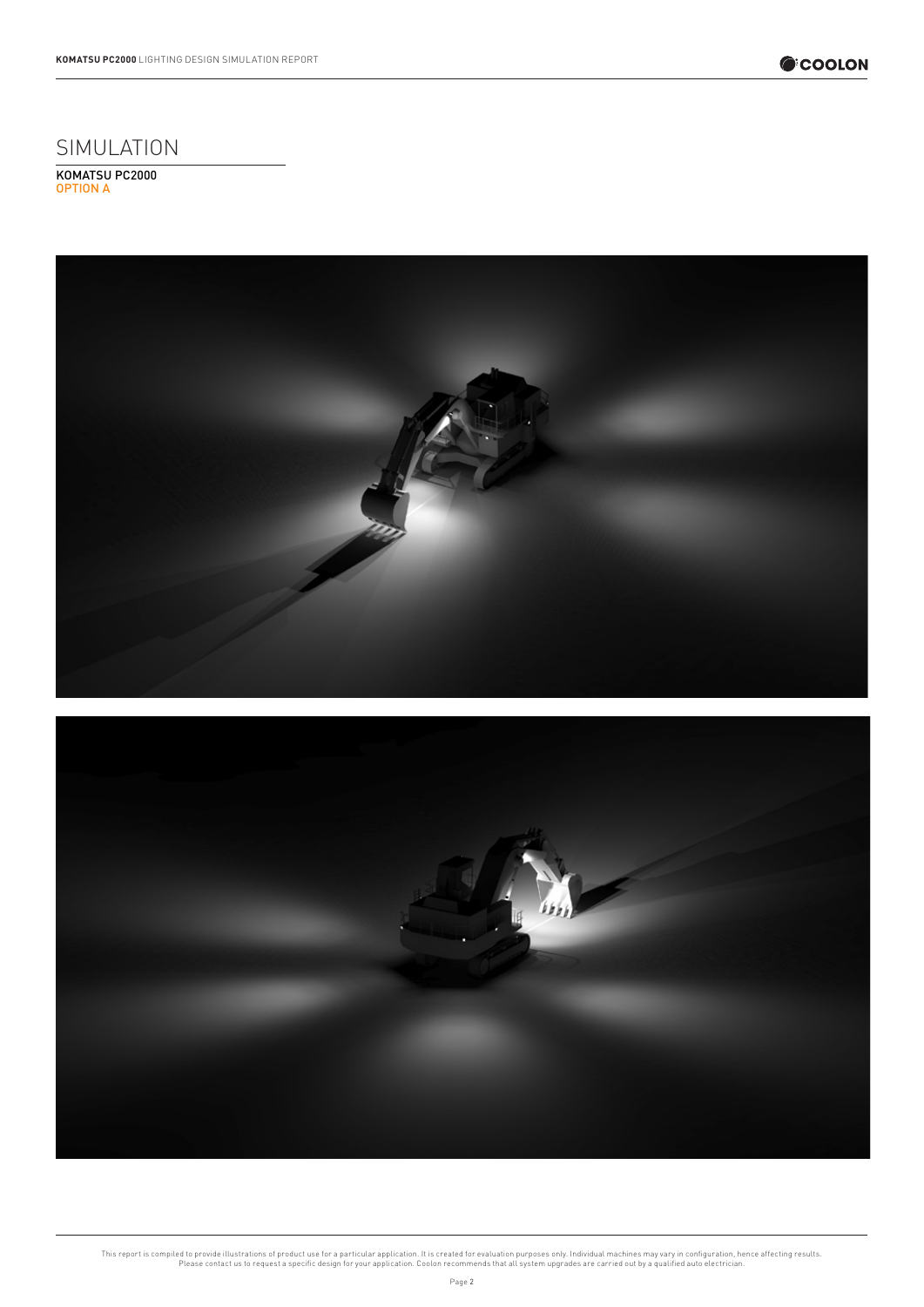#### LUMINAIRE SCHEDULE

KOMATSU PC2000 OPTION A

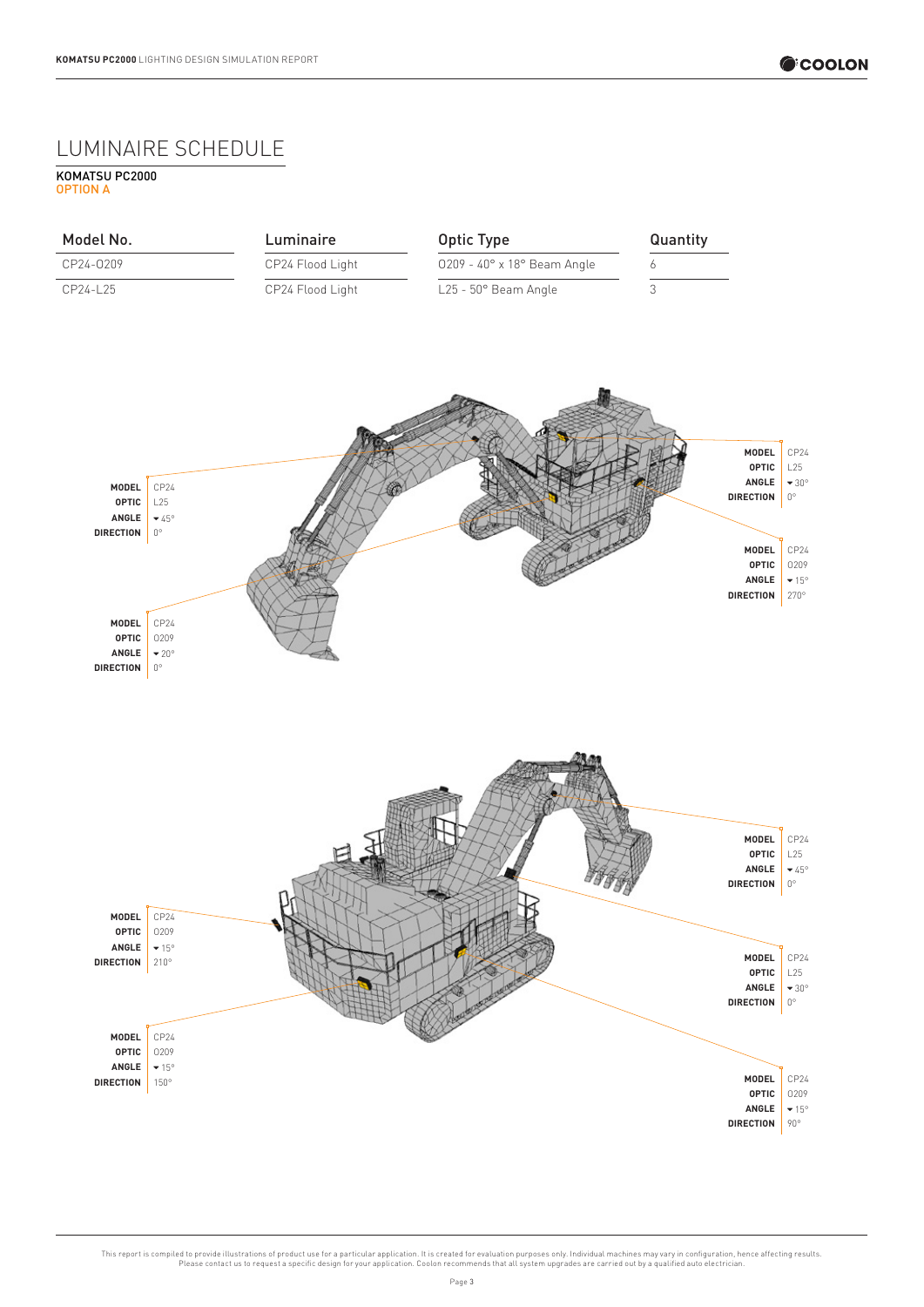

## ISOLINE VIEW

KOMATSU PC2000 OPTION A

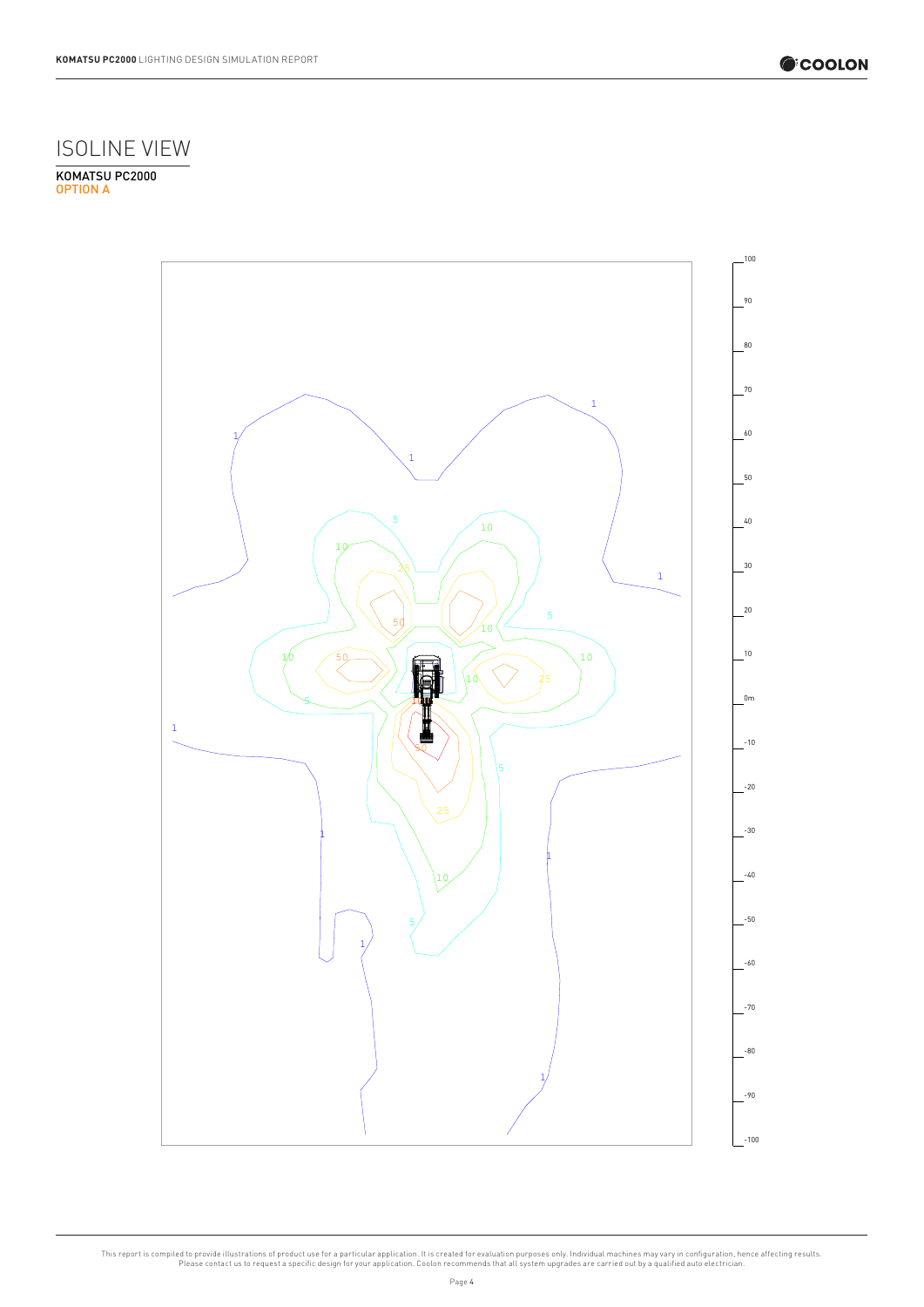

## OPERATOR'S VIEW

KOMATSU PC2000 OPTION A

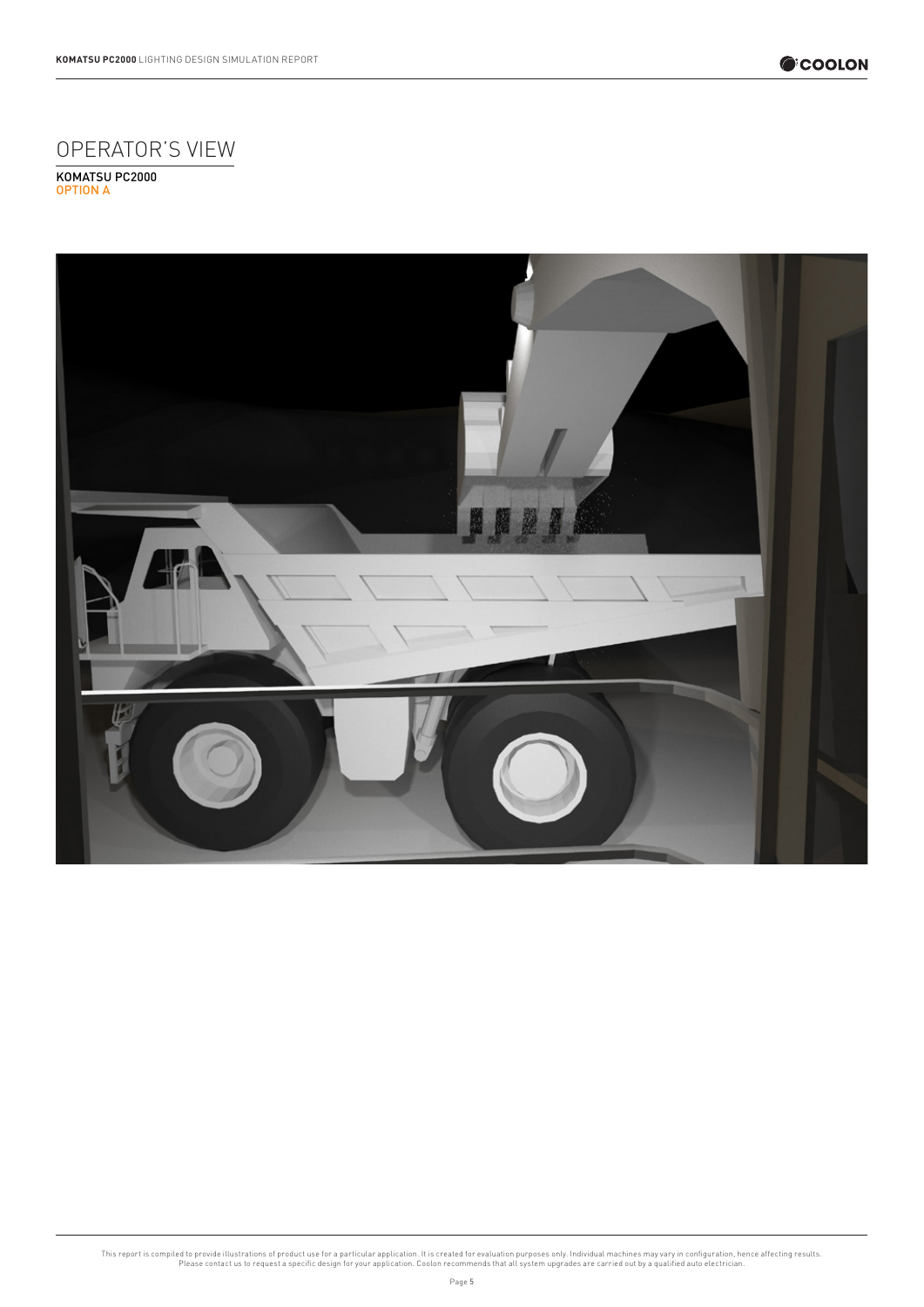

### SIMULATION

KOMATSU PC2000 OPTION B



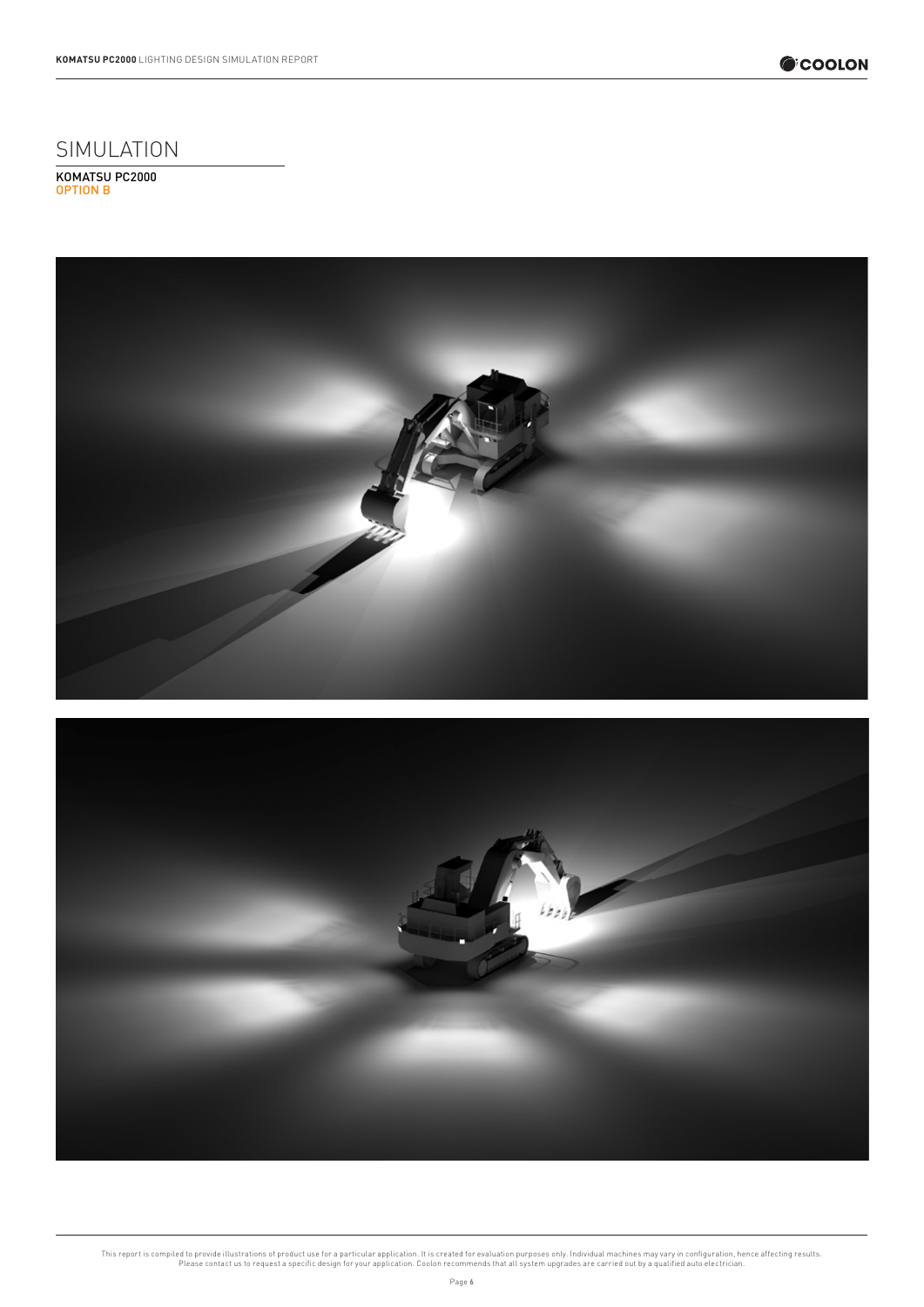### LUMINAIRE SCHEDULE

KOMATSU PC2000 OPTION B





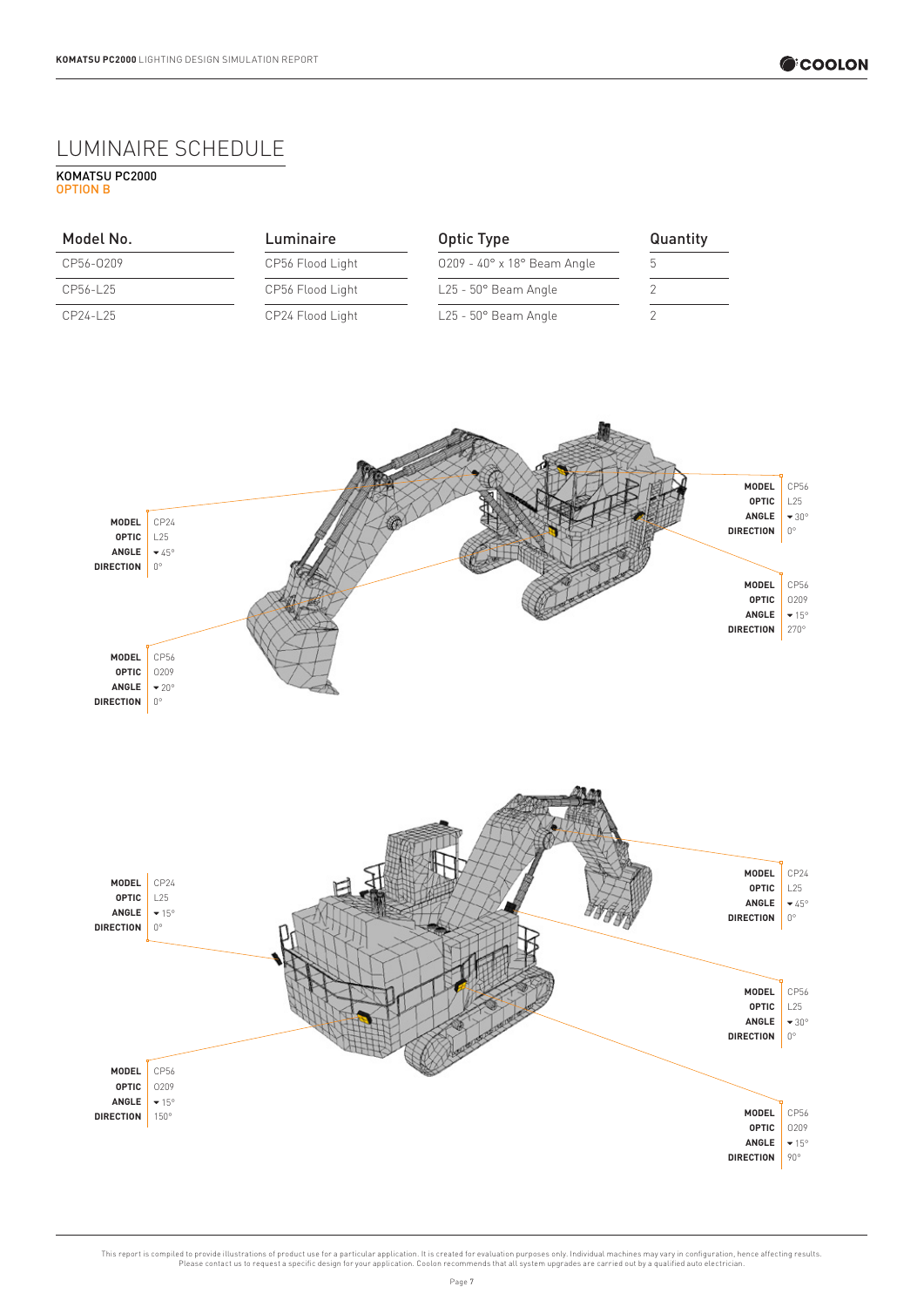

## ISOLINE VIEW

KOMATSU PC2000 OPTION B